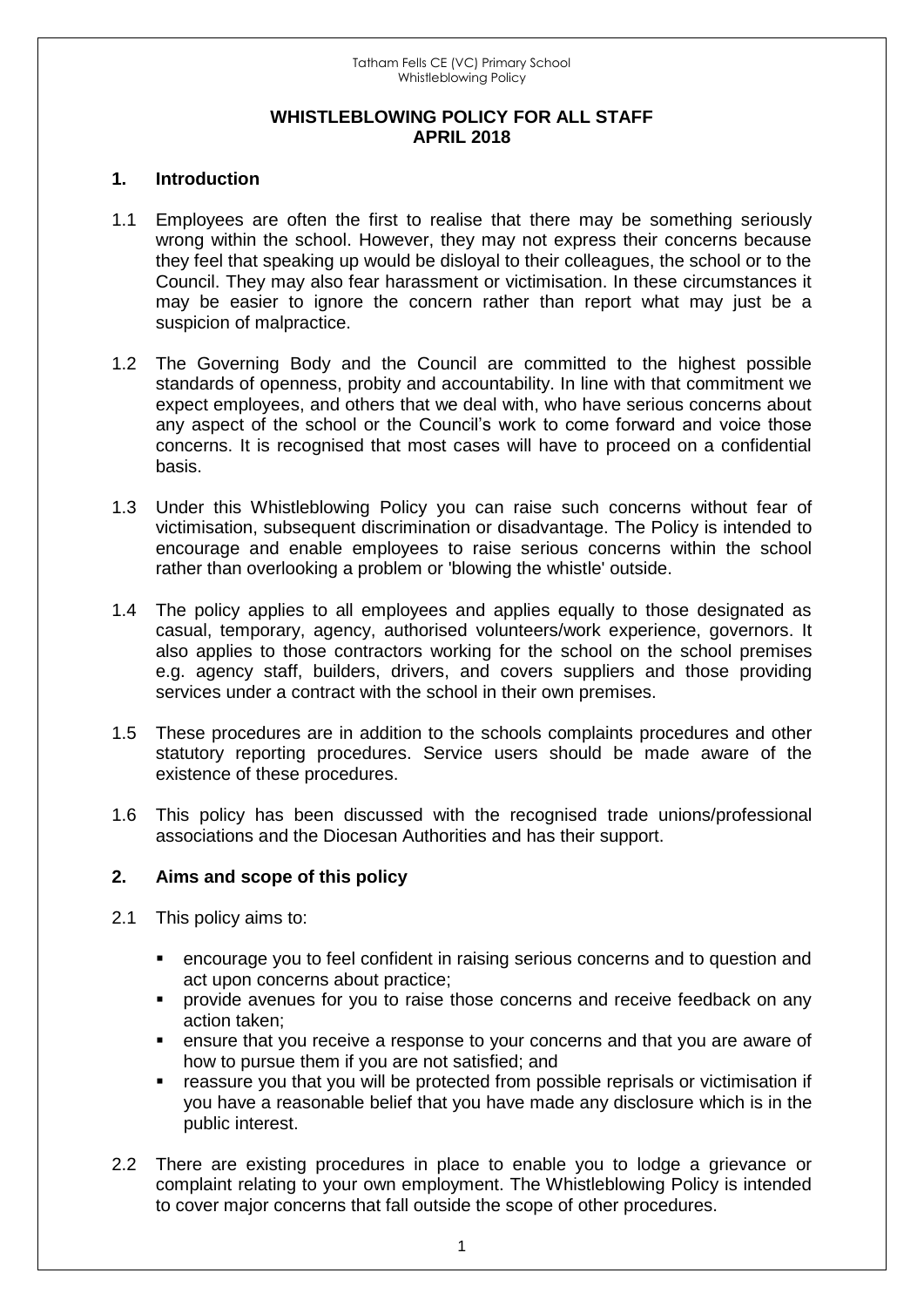These include:

- conduct which is an offence or a breach of law;
- failure to comply with a legal obligation;
- disclosures related to miscarriages of justice;
- health and safety risks, including risks to the public/pupils as well as other employees;
- damage to the environment;
- the unauthorised use of public funds;
- possible fraud and corruption;
- sexual or physical abuse of pupils where referral under Safeguarding procedures is not appropriate;
- other unethical conduct; and
- actions which are unprofessional or inappropriate

Note: There is a requirement under the Scheme for Financing Schools in Lancashire for the Governing Body to notify Council's Internal Audit Service immediately of all (suspected) financial or accounting irregularities. This requirement is not superseded by this Whistleblowing Policy and the Governing Body will need to act accordingly if a financial issue is raised.

- 2.3 Thus, any serious concerns that you have about any aspect of service provision or the conduct of school staff, governors, officers/members of the Council or others acting on behalf of the school and the Council can be reported under the Whistleblowing Policy. This may be about something that
	- makes you feel uncomfortable in terms of known standards, your experience or the standards you believe the governors and the Council subscribe to;
	- **EXECO is against the Council's Standing Orders and policies;**
	- **falls below established standards of practice; or**
	- amounts to improper conduct.
- 2.4 This policy does not replace the school complaints procedures.

# **3. Key principles**

- 3.1 It is recognised that the decision to report a concern can be a difficult one to make. If what you are saying is true, you should have nothing to fear because you will be doing your duty to your employer and to those for whom you are providing a service.
- 3.2 The Governing Body will not tolerate any harassment or victimisation (including informal pressures) and will take appropriate action to protect you when you raise a concern which is in the public interest.
- 3.3 Investigations into allegations of potential malpractice will not influence or be influenced by any disciplinary or redundancy proceedings that are already taking place.

# **4. Confidentiality**

4.1 All concerns will be treated in confidence and every effort will be made not to reveal your identity if you so wish. At the appropriate time, however, anyone making a disclosure under this Policy may need to provide evidence as a witness, and in these cases, it may not always be possible for you to remain anonymous.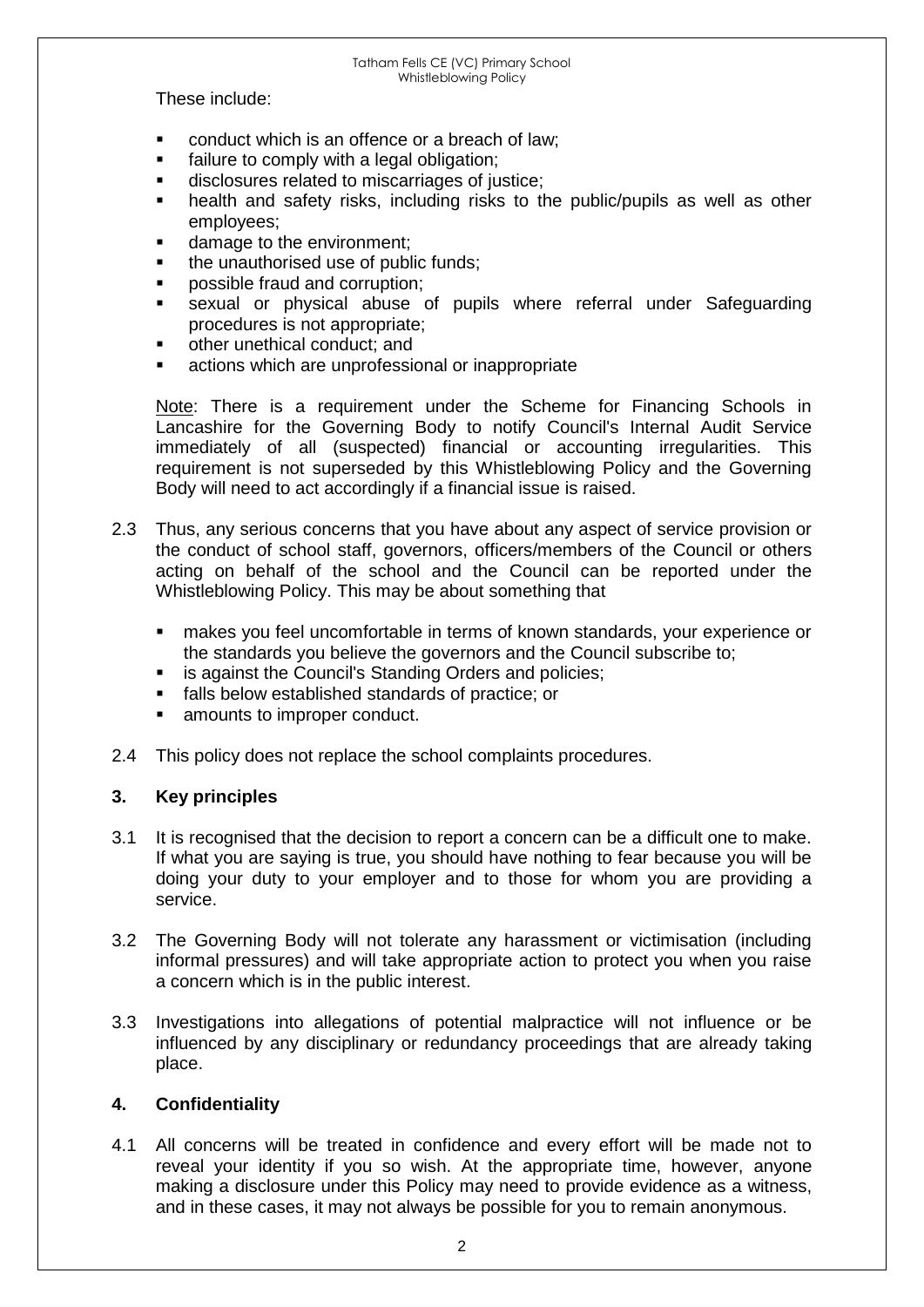# **5. Anonymous allegations**

- 5.1 This policy encourages you to put your name to your allegation whenever possible.
- 5.2 Concerns expressed anonymously may be less powerful but will be considered at the discretion of the school/Council. In exercising such discretion, the following factors may need to be taken into account:
	- the seriousness of the issues raised;
	- the credibility of the concern; and
	- the likelihood of confirming the allegation from attributable sources.

# **6. Untrue allegations**

6.1 If you make an allegation which you believe is in the public interest but it is not confirmed by the investigation, no action will be taken against you. If, however, you make an allegation frivolously, maliciously or for personal gain, disciplinary action may be taken against you.

# **7. How to raise a concern**

- 7.1 In raising a concern employees should provide the following information:
	- the background and history of the concern (giving relevant dates);
	- the reason why you are particularly concerned about the situation;
	- the name(s) of any colleagues/ employees who you consider are directly involved; and
	- the name(s) of any colleagues/ employees who you believe may be able to help provide further information.
- 7.2 Employees should normally raise concerns with a designated senior member of staff e.g. Headteacher/Chair of Governors. This depends, however, on the seriousness and sensitivity of the issues involved and who is suspected of the malpractice. For example, if you believe that senior management of the school is involved you may wish to approach a senior officer of the Council. If you believe officers of the Council generally are involved, you should approach the Council's Chief Executive or in the case of a financial issue, the Council's Internal Audit Service.
- 7.3 Staff in Voluntary Aided Schools may wish to approach a Diocesan Authority Officer. If it is believed that officers of the Diocesan/Church Authorities are involved an approach might be made directly to the Bishop.
- 7.4 Concerns may be raised verbally, in writing, or by using the whistleblowing complaints email address [\(WhistleblowingComplaints@lancashire.gov.uk\)](mailto:WhistleblowingComplaints@lancashire.gov.uk). Calls to the Whistleblowing Line can be made on 01772 532500 where you will be directed to press 1 for financial matters and 2 if it relates to any other concern. Concerns can also be made in writing and correspondence should be sent to the Corporate HR Team, HR Service, Lancashire County Council, PO Box 78, County Hall, Preston, PR1 8XJ or the Principal Auditor, Lancashire Audit Service, County Hall, Lancashire County Council, Preston, PR1 0LD.

Alternatively you may contact a representative of the Schools Human Resources Team: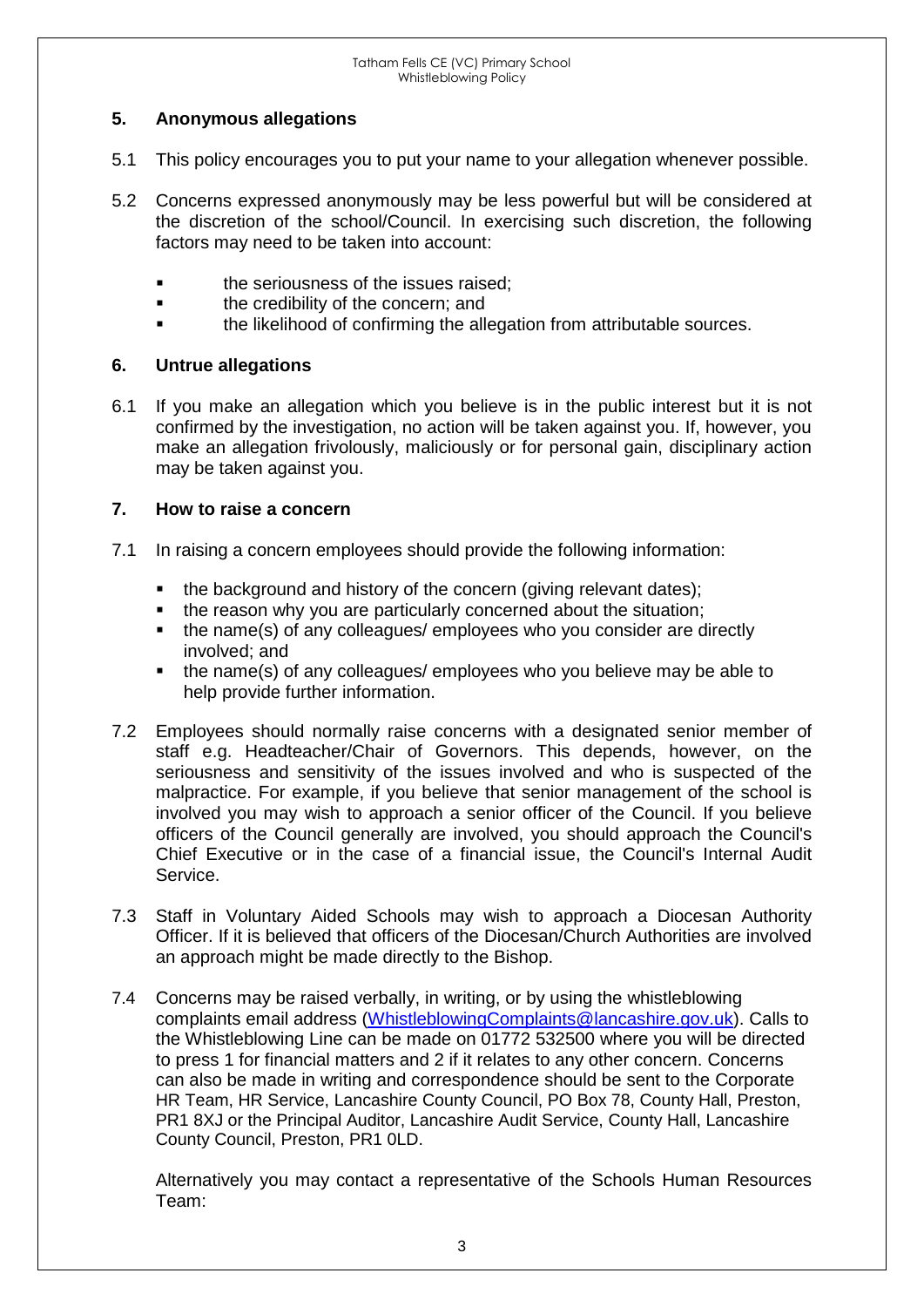#### $\triangleright$  Steve Lewis, Principal HR Manager 01772 531776 (Districts 1, 2, 4 - Lancaster, Fylde and Wyre)

- 7.5 The earlier you express the concern the easier it is for action to be taken.
- 7.6 Although you are not expected to prove beyond doubt the truth of an allegation, you will need to demonstrate to the person contacted that there are reasonable grounds for your concern.
- 7.7 You may wish to consider discussing your concern with a colleague first and you may find it easier to raise the matter as a collective concern if there are two (or more) of you who have had the same experience or concerns.
- 7.8 If you believe that you have to take the matter externally, possible contacts are listed at Section 10 of this policy.

# **8. How the Governing Body/Council will respond**

- 8.1 The Governing Body/Council will provide a response to your concerns. If you confirm your wish to raise the concerns formally under this policy, a responsible person will be designated by the school management, where appropriate, or by the management of the Council, to co-ordinate the response to the concerns you have raised. The responsible person will respond to you in accordance with Paragraph 8.5 below and where the responsible person is outside the management of the school, s/he will notify the Chief Executive for registration, monitoring and annual reporting purposes.
- 8.2 Where appropriate, the matters raised may:
	- be investigated by school/Council management, internal audit, or through the disciplinary procedure;
	- **be referred to the police;**
	- be referred to the external auditor; or
	- **form the subject of an independent inquiry.**
- 8.3 In order to protect individuals and those accused of misdeeds or possible malpractice, initial enquiries will be made to decide whether an investigation is appropriate and, if so, what form it should take. Such testing out of your concerns is not the same as either accepting or rejecting them. The overriding principle which school management/the Council will have in mind is the public interest.
- 8.4 Concerns or allegations which fall within the scope of specific procedures (for example, child protection or discrimination issues) will normally be referred for consideration under those procedures.
- 8.5 Some concerns may be resolved by agreed action without the need for investigation. If urgent action is required this will be taken before any investigation is conducted.
- 8.6 Within ten working days of a concern being raised, the responsible person will write to you to:
	- acknowledge that the concern has been received;
	- indicate how it is proposed to deal with the matter;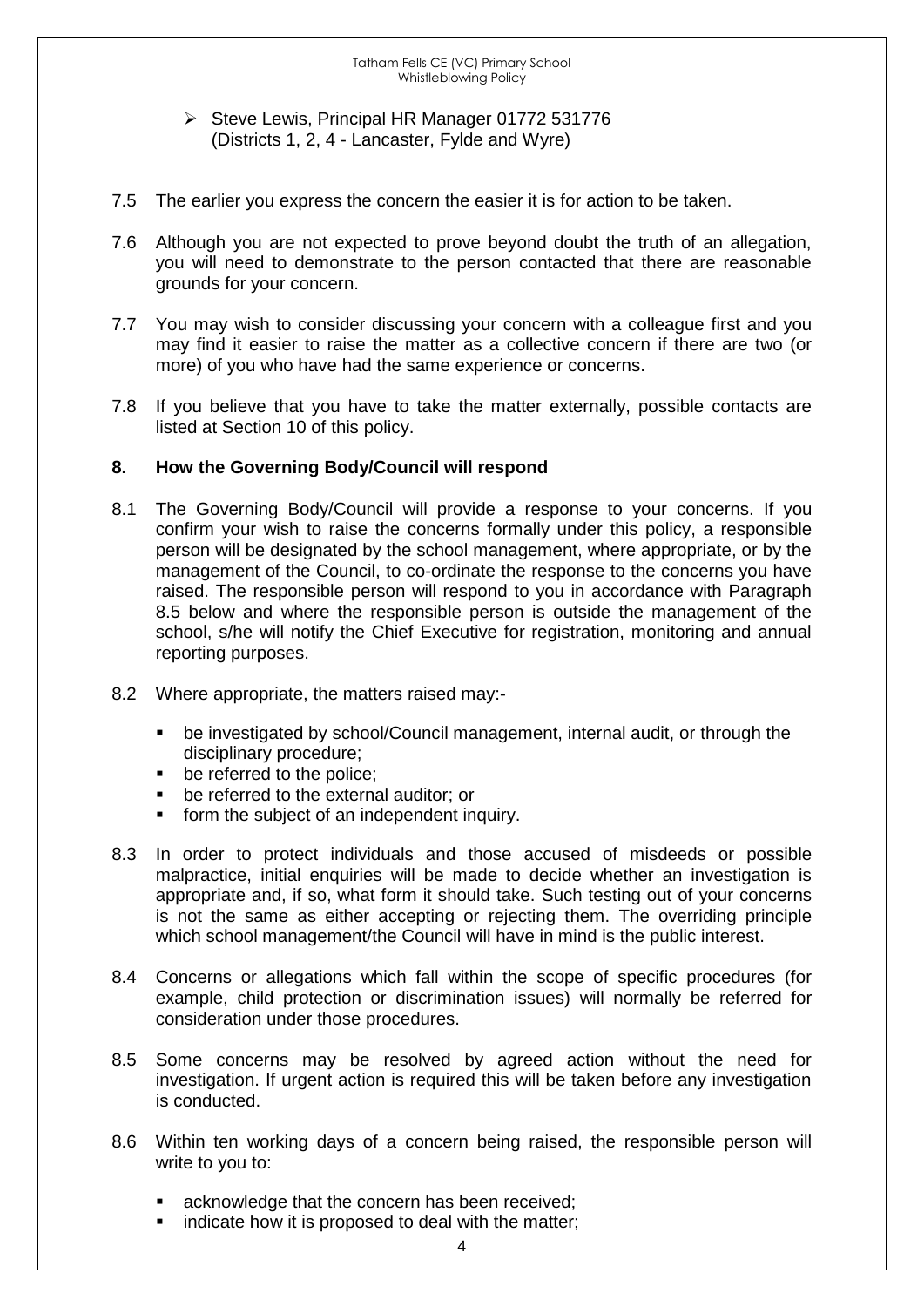- provide an estimate of how long it will take to provide a final response;
- inform you whether any initial enquiries have been made;
- supply you with information on staff support mechanisms (where appropriate), and inform you whether further investigations will take place and if not, why not.
- 8.7 The amount of contact between those considering the issues and you will depend on the nature of the matters raised, the potential difficulties involved and the clarity of the information provided. If necessary further information will be sought from you.
- 8.8 Where any meeting is arranged under this Policy, away from school premises if you so wish, you can be accompanied by a Trade Union or Professional Association representative or work colleague.
- 8.9 The Governing Body/Council will take steps to minimise any difficulties which you may experience as a result of raising a concern. For example, if you are required to give evidence in criminal or disciplinary proceedings, arrangements will be made for you to receive appropriate advice about the procedure.
- 8.10 It is accepted that you need to be assured that the matter has been properly addressed. Thus, subject to legal constraints, you will be informed of the outcome of any investigation.

# **9. The responsible officer**

- 9.1 The Headteacher has overall responsibility for the maintenance and operation of this policy in respect of concerns raised formally within the school, and should maintain a record of concerns raised and the outcome to report as necessary to the Governing Body.
- 9.2 The Chief Executive has overall responsibility for the maintenance and operation of this policy in respect of concerns raised formally outside the management of the school and will maintain appropriate records of concerns raised and report as necessary to the Council.

# **10. How the matter can be taken further**

10.1 This policy is intended to provide you with an avenue within the School/Council to raise concerns. The Governing Body/Council hopes you will be satisfied with any action taken. If you are not, and if you feel it is right to take the matter outside the School/Council, you may wish to contact your Trade Union/Professional Association or one of the following possible contact points:

| Public Concern at Work  | $\boxtimes$ Public Concern at Work<br>3rd Floor Bank Chambers<br>6-10 Borough High Street<br>London SE1 9QQ<br>☎ 020 7404 6609              |
|-------------------------|---------------------------------------------------------------------------------------------------------------------------------------------|
| The Audit Commission    | $\boxtimes$ The Audit Commission<br>1 <sup>st</sup> Floor, Millbank Tower,<br>London<br>SW <sub>1</sub> P <sub>4HQ</sub><br>☎ 0303 444 8330 |
| Lancashire Constabulary | $\boxtimes$ Lancashire Constabulary Headquarters<br>Saunders Lane<br>Hutton<br>Preston                                                      |